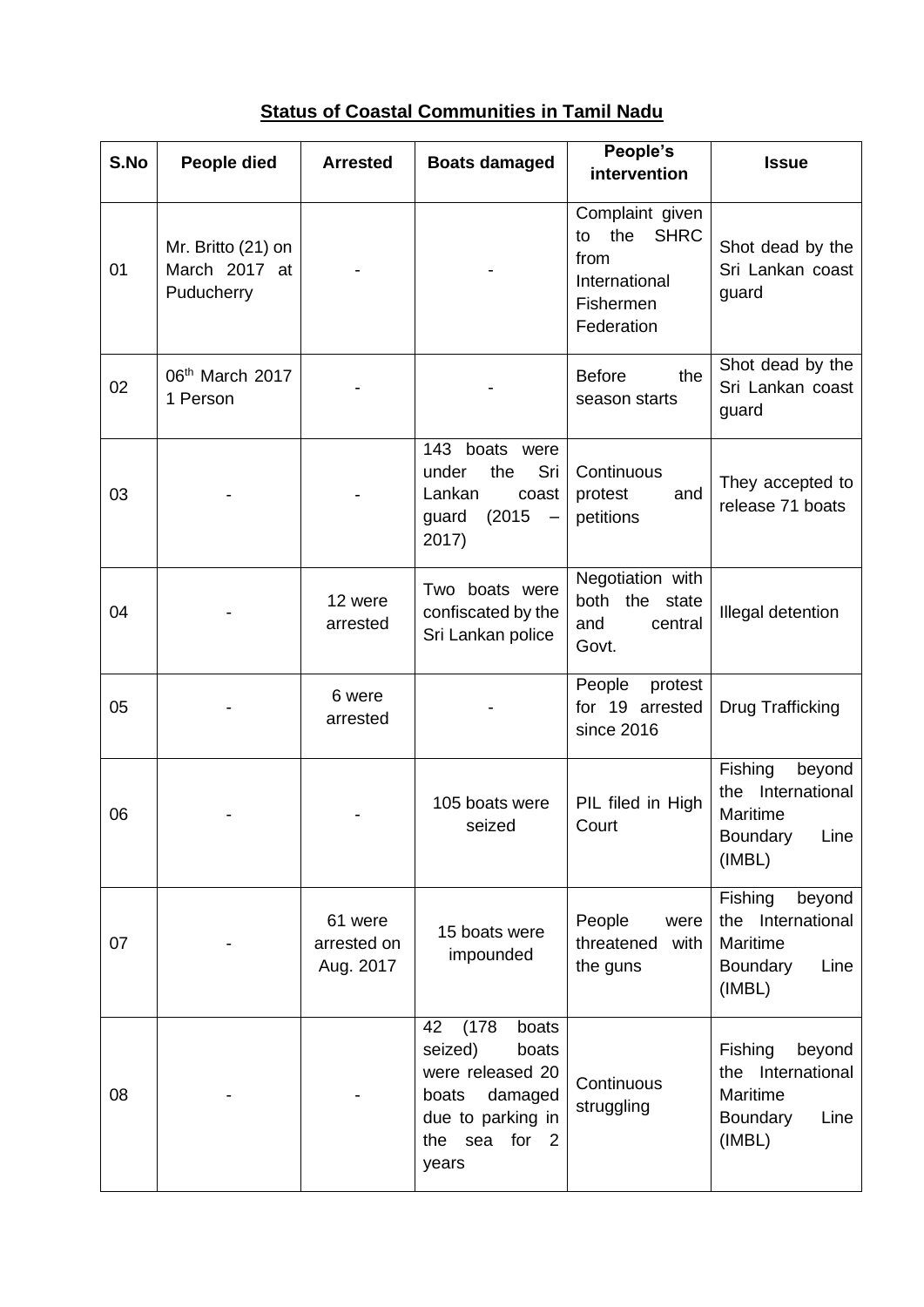| 09 |                                                                                                          | <b>No</b><br>information<br>about 100<br>fishermen                                                               | 7 boats were<br>struck with Ockhi<br>cyclone                           | Roadroke                                                    | <b>Families</b><br>claim<br>1,000 fishers of<br>Kanniyakumari<br>missing |
|----|----------------------------------------------------------------------------------------------------------|------------------------------------------------------------------------------------------------------------------|------------------------------------------------------------------------|-------------------------------------------------------------|--------------------------------------------------------------------------|
| 10 |                                                                                                          | 27 were<br>arrested on<br>13.12.2017                                                                             | 5 boats were<br>impounded                                              |                                                             | Allegedly<br>fishing<br>Sri<br>Lankan<br>in<br>territory                 |
| 11 |                                                                                                          |                                                                                                                  |                                                                        | fisher-<br>5,000<br>folks march in<br>protest               | <b>Families</b><br>claim<br>1,000 fishers of<br>Kanniyakumari<br>missing |
| 12 | died<br>$\overline{2}$<br>10.12.2017<br>(Rs<br>10,00,000/-<br>given<br>$\overline{2}$<br>to<br>families) |                                                                                                                  |                                                                        | Fishermen<br>families claim                                 | Ochki cyclone                                                            |
| 13 |                                                                                                          | 30<br>fishermen<br>from<br>Kanniyakum<br>ari,<br>Thirunelveli,<br>Ramanatha<br>puram<br>detained<br>(16.02.2017) |                                                                        | Negotiating with<br>the Central Govt.                       | Detained<br>in<br>Ikkish, Iran                                           |
| 14 |                                                                                                          | 10<br>fishermen<br>from<br>Rameshwar<br>am arrested                                                              |                                                                        | Agitation among<br>fishermen<br>the<br>group                | They<br>were<br>threatened<br>with<br>the guns                           |
| 15 |                                                                                                          |                                                                                                                  | The boats and net<br>damaged by the<br>Sri Lankan Navy<br>(24.02.2017) | Negotiating with<br>the Central Govt.                       | <b>Attacks</b><br>on<br>fishermen                                        |
| 16 |                                                                                                          | 10 were<br>arrested                                                                                              | 2 boats<br>impounded<br>(09.01.2017)                                   | Negotiating with<br>the Central Govt.                       | Attacked<br>and<br>arrested by the<br>Sri Lankan Navy                    |
| 17 |                                                                                                          | 7 arrested<br>(14.07.2017)                                                                                       |                                                                        | People<br>were<br>mentally<br>and<br>physically<br>affected | Sri Lankan Navy<br>boats<br>were<br>damaged by the<br>Indian fishermen   |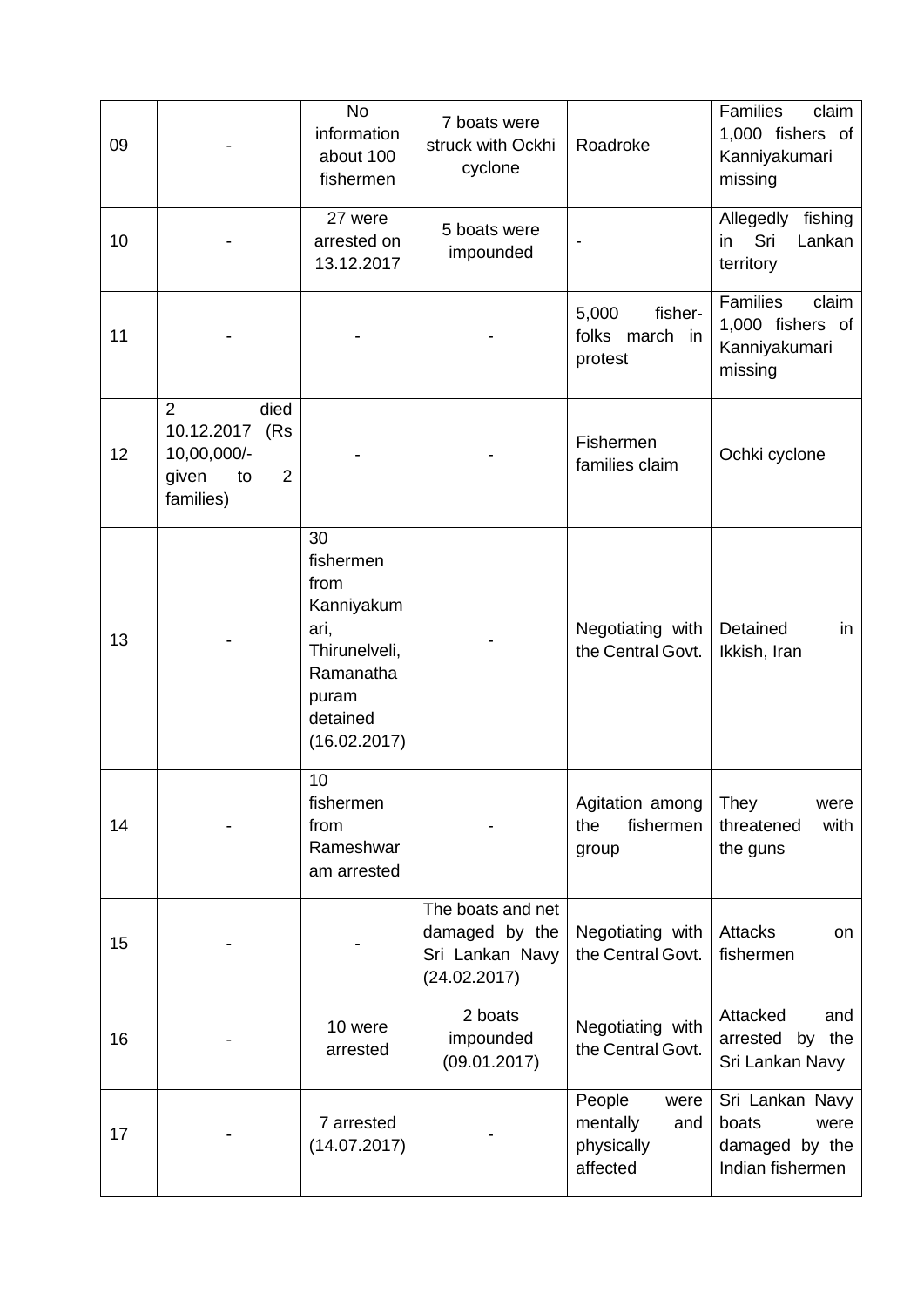| 18 | 8 arrested<br>(19.11.2017)  | 2 impounded<br>boats     | People agitated                                                          | Fishing<br>beyond<br>International<br>the<br>Maritime<br>Boundary<br>Line<br>(IMBL)                                                               |
|----|-----------------------------|--------------------------|--------------------------------------------------------------------------|---------------------------------------------------------------------------------------------------------------------------------------------------|
| 19 | 2 arrested<br>(09.09.2017)  | Damaged their<br>boats   | People agitated                                                          | Allegedly<br>crossing<br>the<br>International<br>Maritime<br>Boundary<br>Line<br>Sri<br>said<br>by<br>Lankan Navy                                 |
| 20 | 12 arrested<br>(12.09.2017) | 2 impounded<br>boats     | People agitated                                                          | Allegedly<br>crossing<br>the<br>International<br>Maritime<br>Boundary<br>Line<br>Sri<br>said<br>by<br>Lankan Navy                                 |
| 21 | 4 attacked<br>and injured   | Boats damaged            | People agitated                                                          | Attacked with iron<br>rods<br>and<br>snatched<br>away<br>their<br>catch,<br>fishing nets, GPS<br>equipment<br>at<br>knife-point before<br>fleeing |
| 22 | 27 arrested<br>(11.08.2018) | Impounded their<br>boats | Their<br>family<br>members<br>demanded<br>the<br>Govt. to rescue<br>them | Allegedly<br>crossing<br>the<br>International<br>Maritime<br>Boundary<br>Line<br>Sri<br>said<br>by<br>Lankan Navy                                 |
| 23 | 16 arrested<br>(17.01.2018) | <b>Trawlers</b>          | Their<br>family<br>members<br>demanded<br>the<br>Govt. to rescue<br>them | Fast<br>gunboats<br>and fast attack<br>craft attached to<br>the<br>northern<br>naval<br>command<br>arrested<br>the<br>fishermen                   |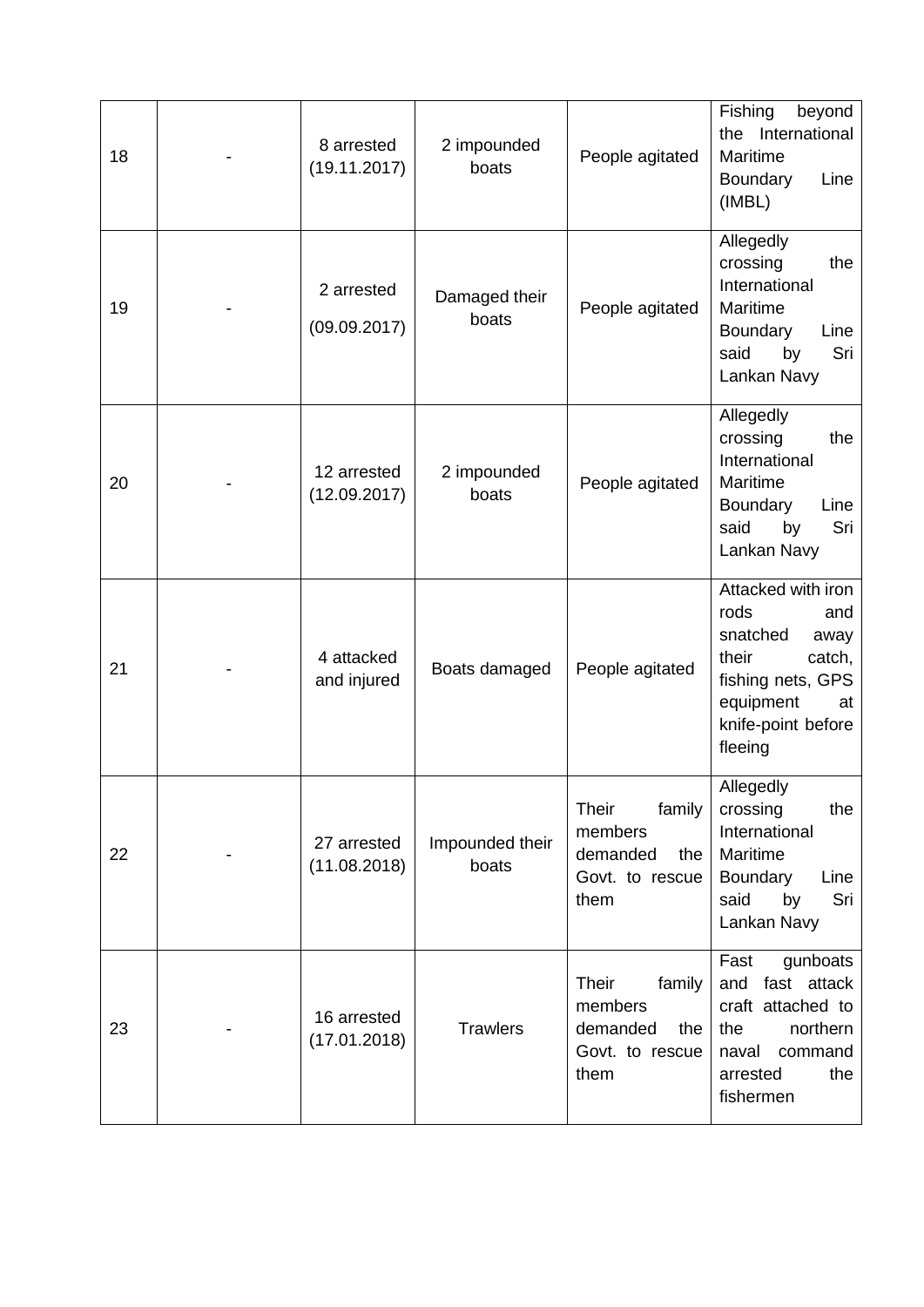| 24 | 7 arrested<br>by Dubai<br>navy force                   |                                    | Their<br>family<br>members<br>demanded<br>the<br>Govt. to rescue<br>them        | Allegedly<br>crossing<br>the<br>International<br>Maritime<br>Line<br>Boundary<br>by<br>said<br>Dubai<br>Navy force |
|----|--------------------------------------------------------|------------------------------------|---------------------------------------------------------------------------------|--------------------------------------------------------------------------------------------------------------------|
| 24 | 8 arrested<br>by Sri<br>Lankan<br>Navy<br>(17.10.2018) |                                    | <b>Their</b><br>family<br>members<br>demanded<br>the<br>Govt. to rescue<br>them | Allegedly<br>crossing<br>the<br>International<br>Maritime<br>Boundary<br>Line<br>Sri<br>by<br>said<br>Lankan Navy  |
| 25 | 17 arrested<br>(31.10.2018)                            | 3 mechanized<br>boats impounded    | <b>Their</b><br>family<br>members<br>demanded<br>the<br>Govt. to rescue<br>them | Allegedly<br>crossing<br>the<br>International<br>Maritime<br>Boundary<br>Line<br>Sri<br>said<br>by<br>Lankan Navy  |
| 26 | 10 arrested<br>(12.01.2019)                            |                                    | family<br><b>Their</b><br>members<br>demanded<br>the<br>Govt. to rescue<br>them | Fishing<br>beyond<br>International<br>the<br>Maritime<br>Boundary<br>Line<br>(IMBL)<br><b>SL</b><br>by<br>navy     |
| 27 | 14 arrested<br>30.12.2019                              | 3 trawlers seized                  | Their<br>family<br>members<br>demanded<br>the<br>Govt. to rescue<br>them        | Fishing<br>beyond<br>International<br>the<br>Maritime<br>Boundary<br>Line<br><b>SL</b><br>(IMBL)<br>by<br>navy     |
| 28 | 13 arrested<br>(27.12.2019)                            | 3 impounded<br>mechanized<br>boats | <b>Their</b><br>family<br>members<br>demanded<br>the<br>Govt. to rescue<br>them | Fishing<br>beyond<br>the International<br>Maritime<br>Boundary<br>Line<br><b>SL</b><br>(IMBL)<br>by<br>navy        |
| 29 | 7 arrested<br>(10.2.2019)                              | 1 country boat<br>impounded        | <b>Their</b><br>family<br>members<br>demanded<br>the                            | Fishing<br>beyond<br>the International<br>Maritime<br>Boundary<br>Line                                             |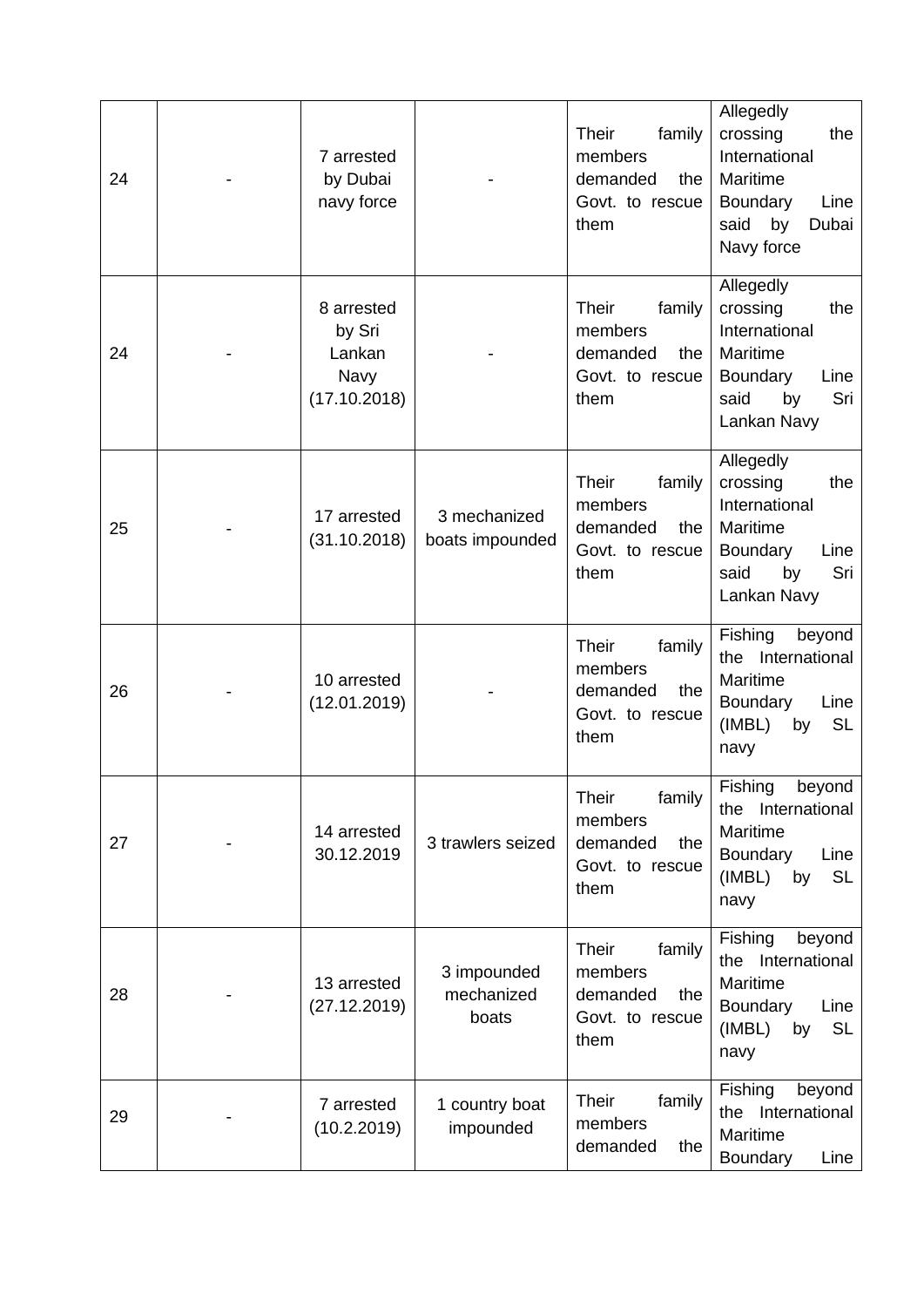|    |                                                                                               |                                        |                                | Govt. to rescue<br>them                                                                | (IMBL)<br>SL<br>by<br>navy                                                                                     |
|----|-----------------------------------------------------------------------------------------------|----------------------------------------|--------------------------------|----------------------------------------------------------------------------------------|----------------------------------------------------------------------------------------------------------------|
| 30 |                                                                                               | 8 arrested<br>(7.1.2029)               | 1 impounded<br>mechanized boat | <b>Their</b><br>family<br>members<br>demanded<br>the<br>Govt. to rescue<br>them        | Fishing<br>beyond<br>International<br>the<br>Maritime<br>Boundary<br>Line<br>(IMBL)<br><b>SL</b><br>by<br>navy |
| 31 |                                                                                               | 20 arrested<br>(13.1.2029)             | 2 impounded<br>mechanized boat | <b>Their</b><br>family<br>members<br>demanded<br>the<br>Govt. to rescue<br>them        | Fishing<br>beyond<br>International<br>the<br>Maritime<br>Boundary<br>Line<br>(IMBL)<br><b>SL</b><br>by<br>navy |
| 32 | 5<br>fishermen<br>injured, attacked<br>by Sri Lankan<br><b>Naval Personnel</b><br>(30.6.2019) |                                        | 1 boat damaged                 | <b>Their</b><br>family<br>members<br>demanded<br>the<br>Govt.<br>to<br>take<br>action. | Fishing<br>beyond<br>the International<br>Maritime<br>Line<br>Boundary<br>(IMBL)<br><b>SL</b><br>by<br>navy    |
| 33 |                                                                                               | 7 fishermen<br>arrested<br>(29.7.2019) | 1 boat seized                  | <b>Their</b><br>family<br>members<br>demanded<br>the<br>Govt. to rescue<br>them        | Fishing<br>beyond<br>the International<br>Maritime<br>Boundary<br>Line<br><b>SL</b><br>(IMBL)<br>by<br>navy    |
| 34 |                                                                                               | 6 fishermen<br>arrested<br>(13.7.2019) | 1 boat seized                  | Their<br>family<br>members<br>demanded<br>the<br>Govt. to rescue<br>them               | Fishing<br>beyond<br>the International<br>Maritime<br>Boundary<br>Line<br>(IMBL)<br><b>SL</b><br>by<br>navy    |
| 35 |                                                                                               | 4 fishermen<br>arrested<br>(27.6.2019) | 1 country boat<br>seized       | family<br><b>Their</b><br>members<br>demanded<br>the<br>Govt. to rescue<br>them        | Fishing<br>beyond<br>the International<br>Maritime<br>Boundary<br>Line<br>(IMBL)<br><b>SL</b><br>by<br>navy    |
| 36 |                                                                                               | 3 fishermen<br>injured.<br>(30.6.2019) | Damaged 1 boat<br>and nets     | <b>Their</b><br>family<br>members<br>demanded<br>the<br>Govt. to rescue<br>them        | Fishing<br>beyond<br>the International<br>Maritime<br><b>Boundary</b><br>Line                                  |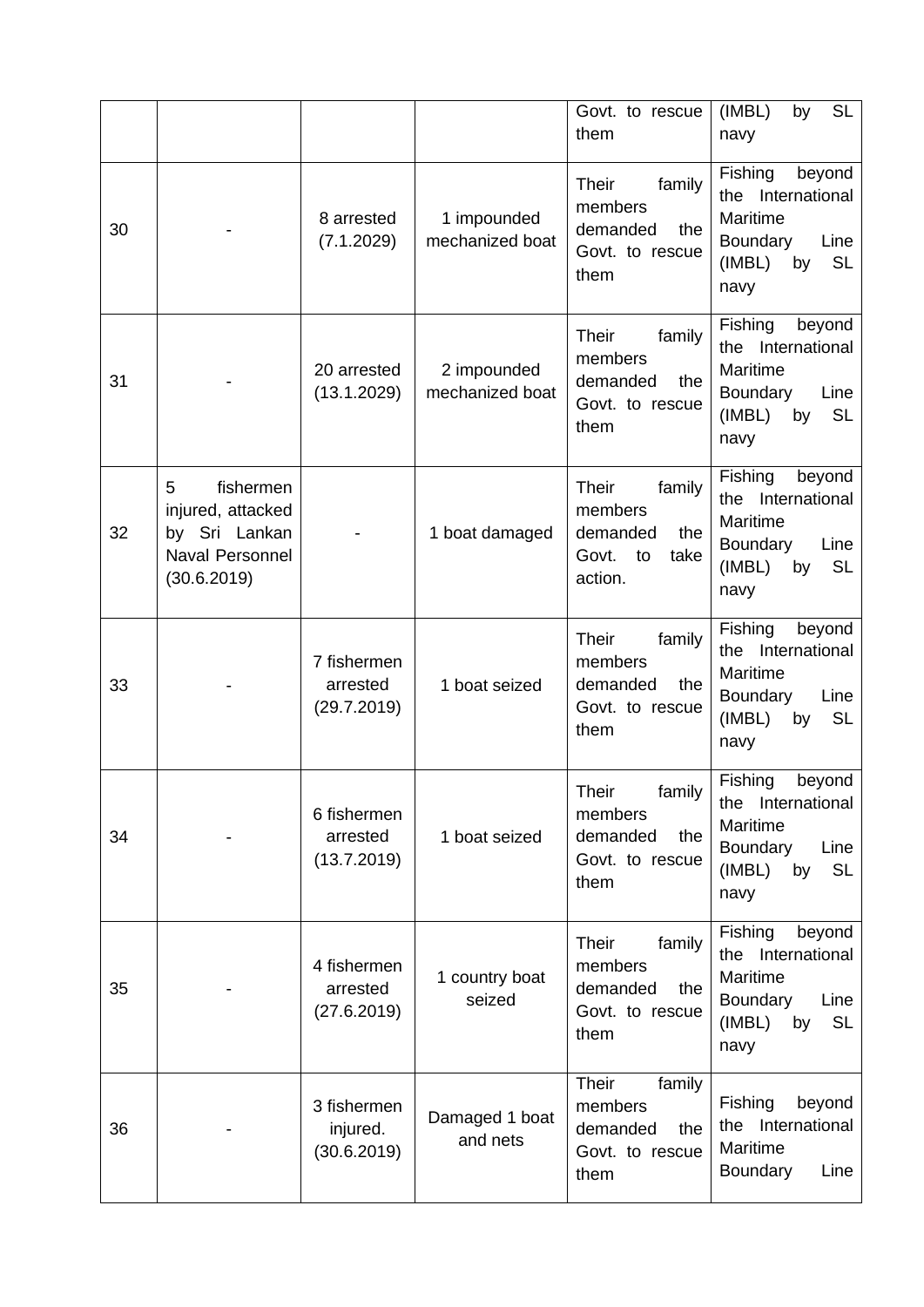|    |                                                                   |                                       |                                                                                        | (IMBL)<br><b>SL</b><br>by<br>navy                                                                                  |
|----|-------------------------------------------------------------------|---------------------------------------|----------------------------------------------------------------------------------------|--------------------------------------------------------------------------------------------------------------------|
| 37 | 11<br>fishermen<br>injured.<br>(30.3.2019)                        | Damaged 1 boat<br>and nets            | <b>Their</b><br>family<br>members<br>demanded<br>the<br>Govt. to rescue<br>them        | Fishing<br>beyond<br>International<br>the<br>Maritime<br>Boundary<br>Line<br>(IMBL)<br><b>SL</b><br>by<br>navy     |
| 38 | 3000<br>fishermen in<br>570 boats<br>chased<br>away<br>(8.3.2019) | Damaged the<br>nets of 30<br>vessels. | family<br><b>Their</b><br>members<br>demanded<br>the<br>Govt.<br>to<br>take<br>action. | Fishing<br>beyond<br>International<br>the<br>Maritime<br>Boundary<br>Line<br><b>SL</b><br>(IMBL)<br>by<br>navy     |
| 39 | 11<br>fishermen<br>arrested<br>(27.3.2019)                        | 3 mechanized<br>boats seized          | <b>Their</b><br>family<br>members<br>demanded<br>the<br>Govt. to rescue<br>them        | Fishing<br>beyond<br>the International<br>Maritime<br>Line<br><b>Boundary</b><br>(IMBL)<br><b>SL</b><br>by<br>navy |
| 40 | 8 fishermen<br>arrested<br>(3.11.2019)                            | 2 mechanized<br>boats seized          | <b>Their</b><br>family<br>members<br>demanded<br>the<br>Govt. to rescue<br>them        | beyond<br>Fishing<br>the International<br>Maritime<br>Line<br>Boundary<br>(IMBL)<br><b>SL</b><br>by<br>navy        |
| 41 | 4 fishermen<br>arrested<br>(4.10.2019)                            | 1 fiber boat<br>seized                | Their<br>family<br>members<br>demanded<br>the<br>Govt. to rescue<br>them               | Fishing<br>beyond<br>International<br>the<br>Maritime<br>Boundary<br>Line<br>(IMBL)<br><b>SL</b><br>by<br>navy     |
| 42 | 18<br>fishermen<br>arrested<br>(4.10.2019)                        | 8 boats seized                        | family<br><b>Their</b><br>members<br>demanded<br>the<br>Govt. to rescue<br>them        | Fishing<br>beyond<br>the International<br>Maritime<br>Boundary<br>Line<br>(IMBL)<br><b>SL</b><br>by<br>navy        |
| 43 | 3 fishermen<br>arrested<br>(17.10.2019)                           | 1 boat seized                         | <b>Their</b><br>family<br>members<br>demanded<br>the<br>Govt. to rescue<br>them        | Fishing<br>beyond<br>the International<br>Maritime<br><b>Boundary</b><br>Line                                      |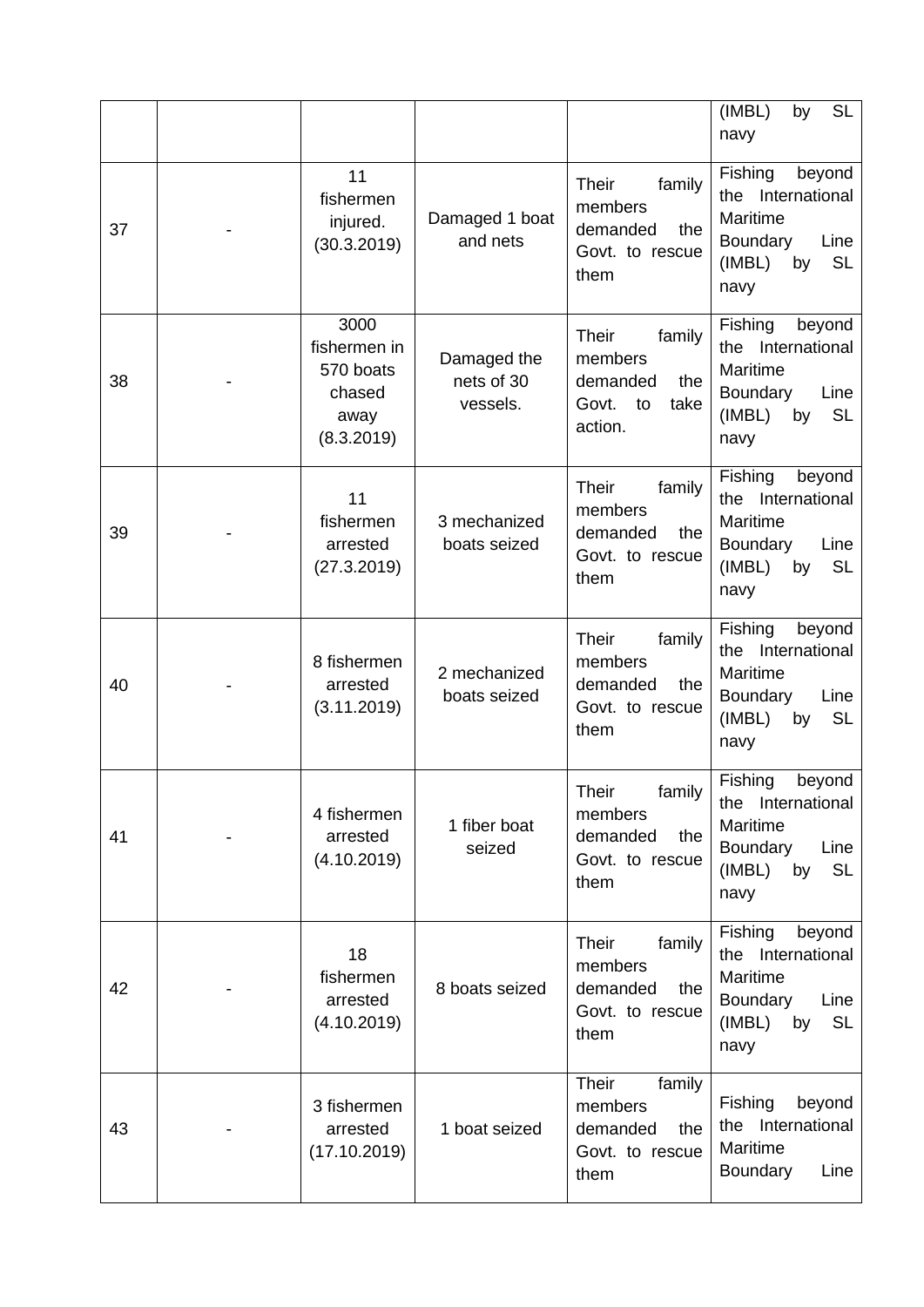|    |                                                            |                                                                       |                                                |                                                                                        | (IMBL)<br><b>SL</b><br>by<br>navy                                                                              |
|----|------------------------------------------------------------|-----------------------------------------------------------------------|------------------------------------------------|----------------------------------------------------------------------------------------|----------------------------------------------------------------------------------------------------------------|
| 44 | $\overline{\phantom{a}}$                                   | 7 fishermen<br>arrested<br>(11.10.2019)                               | 2 fiber boats<br>seized                        | <b>Their</b><br>family<br>members<br>demanded<br>the<br>Govt. to rescue<br>them        | Fishing<br>beyond<br>International<br>the<br>Maritime<br>Boundary<br>Line<br>(IMBL)<br><b>SL</b><br>by<br>navy |
| 45 |                                                            | 4 fishermen<br>arrested<br>(10.9.2019)                                | 1 mechanized<br>boat seized                    | <b>Their</b><br>family<br>members<br>demanded<br>the<br>Govt. to rescue<br>them        | Fishing<br>beyond<br>the International<br>Maritime<br>Boundary<br>Line<br>(IMBL)<br><b>SL</b><br>by<br>navy    |
| 46 |                                                            | 5 fishermen<br>arrested<br>(20.9.2019)                                | 1 mechanized<br>boat seized                    | <b>Their</b><br>family<br>members<br>demanded<br>the<br>Govt. to rescue<br>them        | Fishing<br>beyond<br>the International<br>Maritime<br>Line<br>Boundary<br>(IMBL)<br><b>SL</b><br>by<br>navy    |
| 47 |                                                            | 4 fishermen<br>arrested<br>(10.9.2019)                                | 1 mechanized<br>boat seized                    | <b>Their</b><br>family<br>members<br>demanded<br>the<br>Govt. to rescue<br>them        | Fishing<br>beyond<br>the International<br>Maritime<br>Boundary<br>Line<br><b>SL</b><br>(IMBL)<br>by<br>navy    |
| 48 |                                                            | 1500<br>fishermen in<br>300<br>boats<br>chased<br>away<br>(12.9.2019) | Damaged<br>the<br>nets<br>of<br>many<br>boats. | Their<br>family<br>members<br>demanded<br>the<br>Govt.<br>to<br>take<br>action.        | Fishing<br>beyond<br>the International<br>Maritime<br>Boundary<br>Line<br>(IMBL)<br><b>SL</b><br>by<br>navy    |
| 49 | Attack<br>on<br>fishermen<br>1<br>injured.<br>(28.10.2020) |                                                                       | Damaged the<br>nets of 60 boats.               | family<br><b>Their</b><br>members<br>demanded<br>the<br>to<br>Govt.<br>take<br>action. | Fishing<br>beyond<br>the International<br>Maritime<br>Boundary<br>Line<br>(IMBL)<br><b>SL</b><br>by<br>navy    |
| 50 |                                                            | 4 fishermen<br>arrested<br>(10.11.2020)                               | 1 boat seized                                  | Their<br>family<br>members<br>demanded<br>the<br>Govt. to rescue<br>them               | Fishing<br>beyond<br>the International<br>Maritime<br>Boundary<br>Line                                         |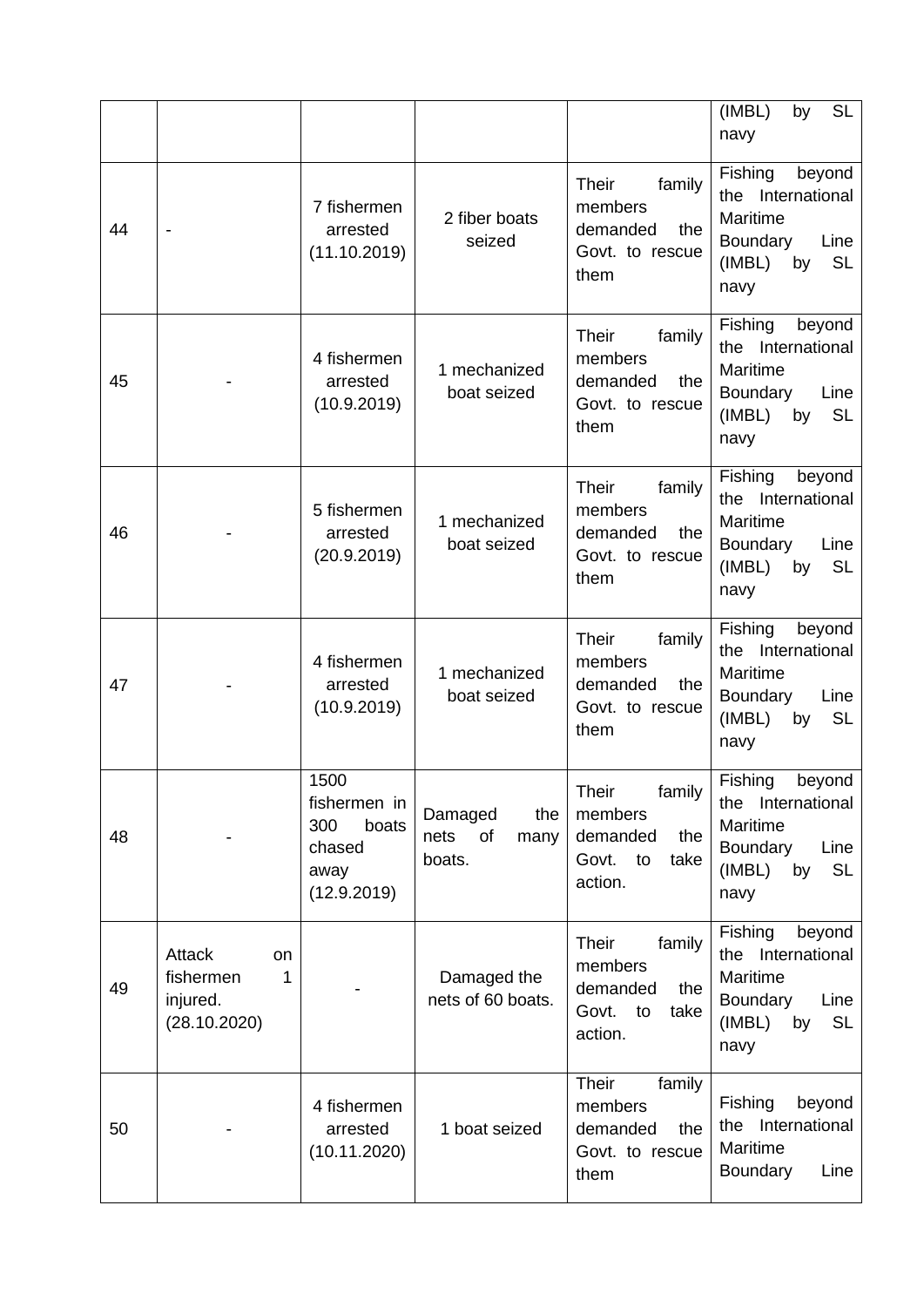|    |                                             |                       |                                                                                 | (IMBL)<br><b>SL</b><br>by<br>navy                                                                                                                           |
|----|---------------------------------------------|-----------------------|---------------------------------------------------------------------------------|-------------------------------------------------------------------------------------------------------------------------------------------------------------|
| 51 | 15<br>fishermen<br>arrested<br>(11.11.2020) | 1 boat seized         | <b>Their</b><br>family<br>members<br>demanded<br>the<br>Govt. to rescue<br>them | Boat was under<br>repair<br>and<br>pushed by the air<br>beyond<br>the<br>International<br>Maritime<br>Boundary<br>Line<br>(IMBL)<br><b>SL</b><br>by<br>navy |
| 52 | 20<br>fishermen<br>arrested<br>(14.12.2020) | Their boats<br>seized | <b>Their</b><br>family<br>members<br>demanded<br>the<br>Govt. to rescue<br>them | Fishing<br>beyond<br>the International<br>Maritime<br>Boundary<br>Line<br>(IMBL)<br><b>SL</b><br>by<br>navy.                                                |
| 53 | 36<br>fishermen<br>arrested<br>(16.12.2020) | 5 boats seized        | family<br><b>Their</b><br>members<br>demanded<br>the<br>Govt. to rescue<br>them | Fishing<br>beyond<br>the International<br>Maritime<br>Boundary<br>Line<br>(IMBL)<br><b>SL</b><br>by<br>navy.                                                |
| 54 | 40<br>fishermen<br>arrested<br>(20.12.2020) | 6 boats seized        | <b>Their</b><br>family<br>members<br>demanded<br>the<br>Govt. to rescue<br>them | Fishing<br>beyond<br>the International<br>Maritime<br>Boundary<br>Line<br>(IMBL)<br><b>SL</b><br>by<br>navy.                                                |
| 55 | 4 fishermen<br>arrested<br>(21.12.2020)     | 1 boat seized         | family<br><b>Their</b><br>members<br>demanded<br>the<br>Govt. to rescue<br>them | Fishing<br>beyond<br>the International<br>Maritime<br>Boundary<br>Line<br>(IMBL)<br>by<br><b>SL</b><br>navy.                                                |
| 56 | 54<br>fishermen<br>arrested<br>(26.3.2021)  | 5 trawlers seized     | <b>Their</b><br>family<br>members<br>demanded<br>the<br>Govt. to rescue<br>them | beyond<br>Fishing<br>the International<br>Maritime<br>Boundary<br>Line<br>(IMBL)<br>by<br><b>SL</b><br>navy.                                                |
| 57 | 86<br>fishermen                             |                       |                                                                                 |                                                                                                                                                             |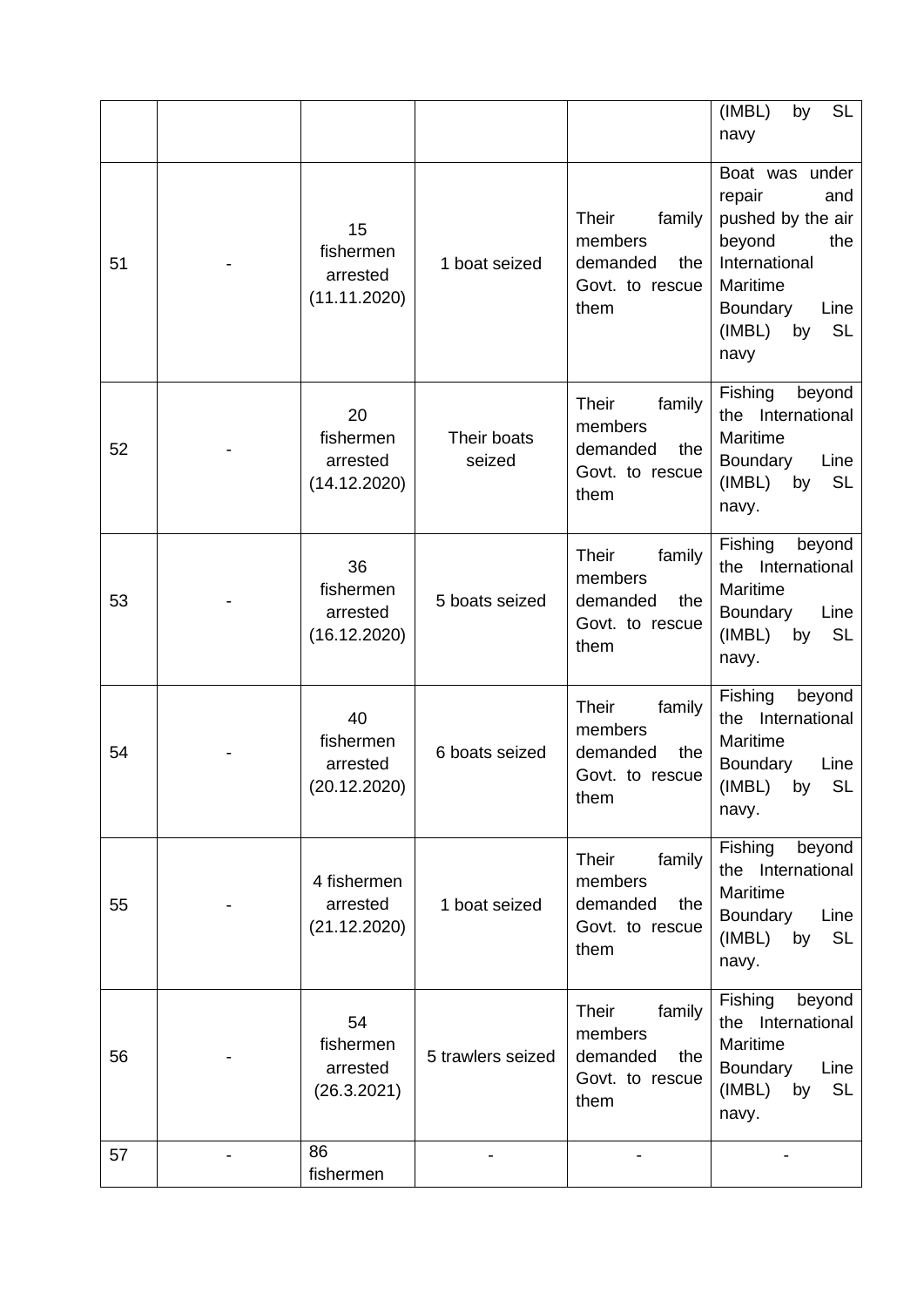|    |                                                                                                     | arrested and<br>released<br>due<br>to<br>Corona<br>(5.5.2021)         |                                       |                                                                                                                                                             |                                                                                                                |
|----|-----------------------------------------------------------------------------------------------------|-----------------------------------------------------------------------|---------------------------------------|-------------------------------------------------------------------------------------------------------------------------------------------------------------|----------------------------------------------------------------------------------------------------------------|
| 58 |                                                                                                     | 597 boats<br>were chased<br>at gun point.<br>(4.7.2021)               | Damaged 30<br>fishing nets.           | affected<br><b>The</b><br>fishermen<br>demanded<br>the<br>Govt.<br>to<br>take<br>action.                                                                    | Fishing<br>beyond<br>the International<br>Maritime<br>Boundary<br>Line<br><b>SL</b><br>(IMBL)<br>by<br>navy    |
| 59 |                                                                                                     | Chased and<br>made life<br>threat to<br>fishermen.<br>(18.7.2021)     | Damaged nets of<br>30 boats.          | The<br>affected<br>fishermen<br>demanded<br>the<br>Govt.<br>to<br>take<br>action.                                                                           | Fishing<br>beyond<br>International<br>the<br>Maritime<br>Boundary<br>Line<br>(IMBL)<br><b>SL</b><br>by<br>navy |
| 60 |                                                                                                     | More than<br>200 boats<br>were chased<br>at gun point.<br>(12.8.2021) | Damaged nets of<br>50 boats.          | The<br>affected<br>fishermen<br>demanded<br>the<br>Govt.<br>to<br>take<br>action.                                                                           | Fishing<br>beyond<br>International<br>the<br>Maritime<br>Boundary<br>Line<br>(IMBL)<br><b>SL</b><br>by<br>navy |
| 61 |                                                                                                     | Made life<br>threat to<br>fishermen.<br>(6.10.2021)                   | Damaged nets of<br>most of the facts. | affected<br><b>The</b><br>fishermen<br>demanded<br>the<br>Govt.<br>take<br>to<br>action.                                                                    | Fishing<br>beyond<br>International<br>the<br>Maritime<br>Boundary<br>Line<br>(IMBL)<br>SL<br>by<br>navy        |
| 62 | 1 fisherman died<br>of Sri<br>Lankan<br>Navy<br>Vessel<br>rammed in to the<br>boat.<br>(18.10.2021) | Two<br>fishermen<br>arrested.<br>(18.10.2021)                         | Seized 1<br>mechanized boat.          | Both the family<br>members<br>and<br>villagers<br>demanded<br>the<br>Govt. to rescue<br>the dead body of<br>deceased<br>the<br>the<br>2<br>and<br>arrested. | Fishing<br>beyond<br>the International<br>Maritime<br>Boundary<br>Line<br><b>SL</b><br>(IMBL)<br>by<br>navy.   |
| 63 |                                                                                                     | 23<br>fishermen<br>arrested<br>(15.10.2021)                           |                                       | <b>Their</b><br>family<br>members<br>demanded<br>the<br>Govt. to rescue<br>them                                                                             | Fishing<br>beyond<br>the International<br>Maritime<br>Boundary<br>Line                                         |